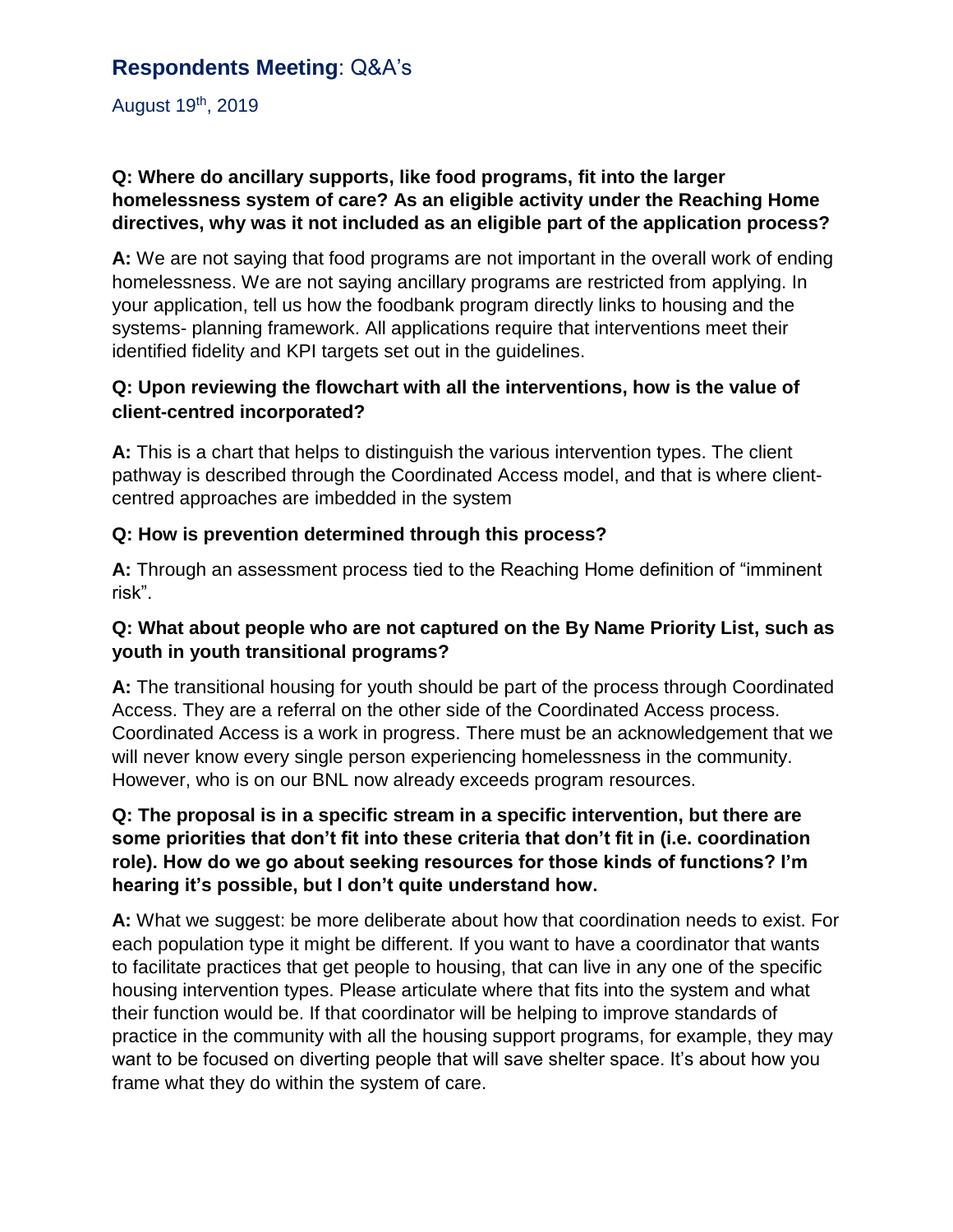# **Respondents Meeting**: Q&A's

# August 19th, 2019

#### **Q: Has there ever been a conversation about creating housing, or more transitional housing?**

**A:** There are restrictions around what we can fund and how we can fund those sorts of things. For example, IAH funds that sort of work, and that's outside of the call.

#### **Q: Housing allowances and other tools of affordability are not something we put in our proposals?**

**A:** The last round did have some dedicated housing allowances. We are continuing to be committed to ensuring that housing must be affordable and mechanisms that must be doing that in the future. Unfortunately, I don't have a specific answer on that one today, but we will post that on the website in the future.

# **Q: Could some of the supportive money be used for other intervention models?**

**A:** Yes, we're not just focused on ICM supports. Depending on what funding we use for housing affordability that will determine how we allocate it. That's something we're working through internally.

#### **Q: Based on the current state of the housing market, if there is another turn for the worse, can we revisit our targets as a community?**

**A:** Yes. Our BNL allows us to see the trends and the data in real time. Having data and other quantitative evidence, will allow us to have supportive argument to make that case.

# **Q: If we are putting together a joint application, how would we explain that in the application? For example, say we are applying for one staff would we say 0.5 and 0.5? My worry is that one would get a yes, and one would get a no, but it was decided by the community that the two were needed.**

**A:** Put in one application and put one agency as the lead agency. There are options for secondments or partnership questions. We can also talk about setting up separate contracts as needed if the applications are successful.

# **Q: Youth diversion and prevention, this often happens in the shelter and staff will do all these tasks with our clients… Can we include with shelter?**

**A:** Operationally, this could occur. Theoretically, prevention/Diversion/shelter are three distinct services meeting people's needs in different ways. Imminent risk is the 60 window to housing, diversion is immediately became homeless and presents at shelter and shelter services are block funded to provide core services exempted from this Call.

**Q: In terms of our community planning tables, are they to be funded? How do we support that level of coordination in the community? The larger question is what's contemplated for coordinated access. What's better for the case conference mechanism is that they would look like?**